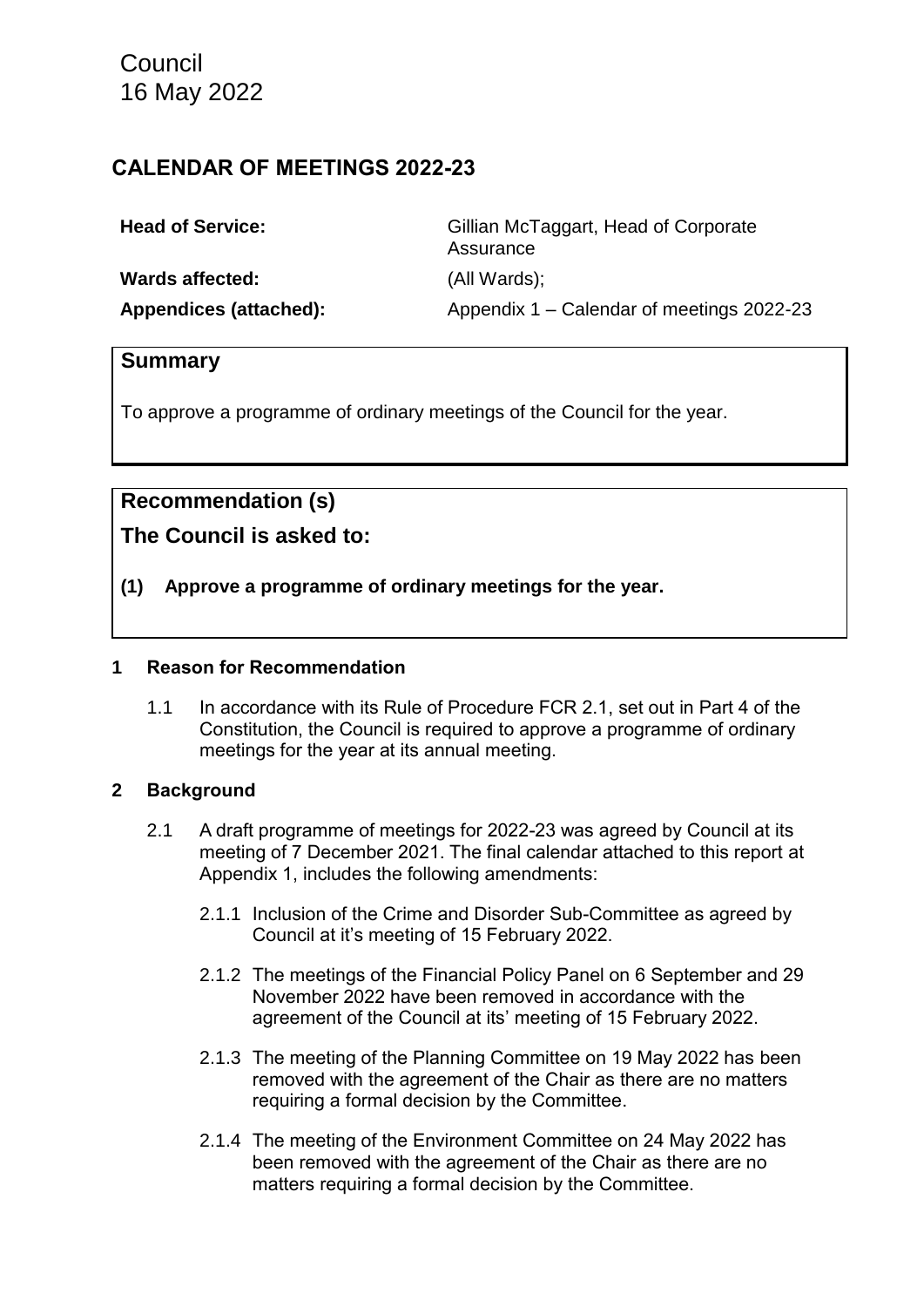**Council** 16 May 2022

- 2.1.5 Meetings of the Licencing and Planning Policy Committee have been added on 26 May, 28 July and 27 September 2022 with the agreement of the Chair.
- 2.2 To enable clearer forward-planning, the Calendar is extended beyond the end of the Municipal year, to July 2023.
- 2.3 Dates cannot be scheduled for the Licensing Sub Committee meetings as these will need to be convened when needed to be able to respond to applications.
- 2.4 In drawing up the Calendar of Meetings for 2022-2023 (Appendix 1), the main considerations have been the need to retain certain reporting chains as far as practicable and the timing of fiscal requirements. Consideration has also been given as far as practicable to school holidays.

#### **3 Risk Assessment**

Legal or other duties

- 3.1 Equality Impact Assessment
	- 3.1.1 None.
- 3.2 Crime & Disorder

3.2.1 None.

3.3 Safeguarding

3.3.1 None.

3.4 Dependencies

3.4.1 None.

3.5 Other

3.5.1 None.

#### **4 Financial Implications**

- 4.1 The need to preserve reporting lines and other constitutional considerations means that at certain times of the year policy committee meetings are bunched together. The timetable is challenging for officers at certain points of the year, and whilst not the overriding consideration, the calendar has been devised to try and manage peaks in workload.
- 4.2 **Section 151 Officer's comments**: None arising from the contents of this report.
- **5 Legal Implications**